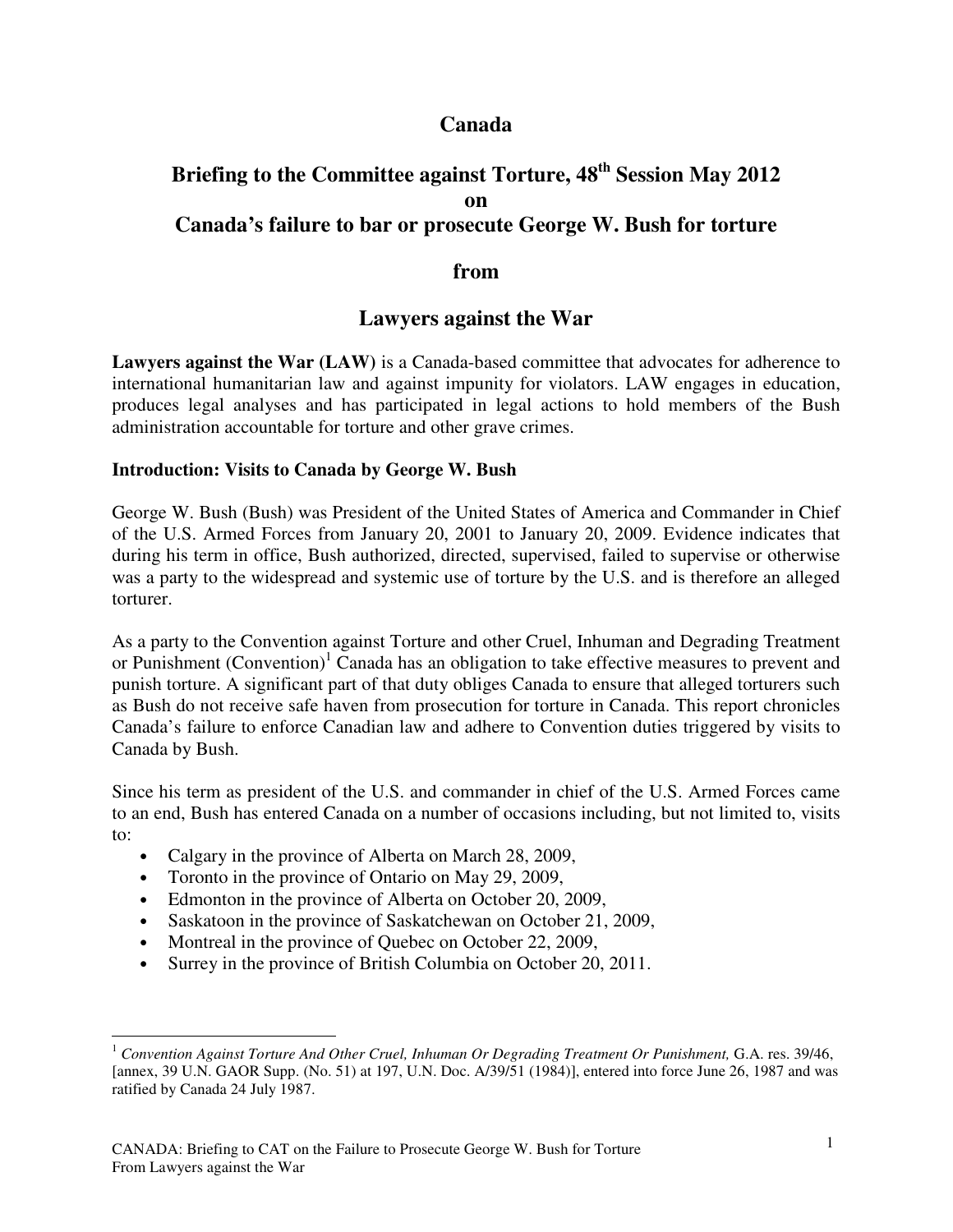This report is focused on visits by Bush to Calgary Alberta on March 28, 2009 and to Surrey British Columbia on October 20, 2011. The law and principles cited in this report apply to all visits to Canada by Bush and others members of the former Bush administration who have been accused on reasonable grounds of criminal involvement in torture.

On both occasions LAW sent letters to the Prime Minister and ministers of Justice, Immigration, Public Safety, and Foreign Affairs advising them of Canada's legal duties to take effective measures to prevent and punish the torture authorized and directed by the Bush administration and to ensure that Bush not receive safe haven in Canada from prosecution for torture.  $LAW^2$ advised of the obligation to bar Bush, as an alleged torturer, from entering Canada pursuant to the *Immigration and Refugee Protection Act.* 

LAW advised Canadian officials of the legal obligation to "...arrest the alleged torturer [Bush] and to carry out proper criminal investigations, as provided for in Article 6, and to submit the case to its competent authorities for the purpose of prosecution, as stipulated in Article  $7(1)$ <sup>3</sup> once the jurisdictional requirements of the Article 5 of the Convention against Torture and other Cruel, Inhuman and Degrading Treatment or Punishment (Convention)<sup>4</sup> were satisfied by Bush's presence in Canada.

On the occasion of Bush's visit to Surrey British Columbia, Canada was also advised of the duty to arrest and prosecute the former president once he entered the country by letter and legal brief sent jointly by the Canada-based Canadian Centre for International Justice (CCIJ) and the New York-based Center for Constitutional Rights (CCR) and by a letter and legal brief from Amnesty International Canada (Amnesty). CCIJ and CCR sent a 69 page draft indictment backed up by some 4,000 pages of evidence of the widespread and systemic torture used by the U.S. under the command of Bush in U.S. controlled prisons around the world.<sup>5</sup> Amnesty's letter calling on Canada to arrest and prosecute Bush was accompanied by a 27 page legal brief outlining the evidence of torture, Bush's complicity, and Canada's legal duty to arrest and prosecute Bush.<sup>6</sup>

#### **Torture as a crime in Canada**

Canada ratified the Convention on June 24, 1987. Amendments to the *Criminal Code*, R.S.C. 1985, c. C-46 enacting Sections 269.1 and 7(3.7) implemented Convention obligations to prosecute state officials for torture committed anywhere, by and against anyone.

 $\overline{a}$  $2$  LAW sent letters to the Prime Minister and ministers of Justice, Immigration, Public Safety, Foreign Affairs and International Trade. These letters can be obtained from LAW or accessed at 222.lawyersagainstthewar.org

<sup>&</sup>lt;sup>3</sup> Manfred Nowak and Elizabeth McArthur, The United Nations Convention against Torture: A Commentary, Oxford University Press, 2008, p. 362.

<sup>4</sup> *Convention Against Torture And Other Cruel, Inhuman Or Degrading Treatment Or Punishment,* G.A. res. 39/46, [annex, 39 U.N. GAOR Supp. (No. 51) at 197, U.N. Doc. A/39/51 (1984)], entered into force June 26, 1987 and was ratified by Canada 24 July 1987.

<sup>&</sup>lt;sup>5</sup> Canadian Centre for International Justice and the Center for Constitutional Rights, Letter to the Attorney General of Canada calling for the prosecution of George W. Bush and Draft Indictment for George W. Bush, 29 September 2011. accessible at http://www.ccij.ca/programs/cases/guantanamo/index.php

<sup>&</sup>lt;sup>6</sup> Canada/USA: Visit to Canada of Former US President George W. Bush and Canadian Obligations under International Law, AMR51/080/2011, October 2011.

accessible at http://www.amnesty.ca/files/CanadaBushSubmission.pdf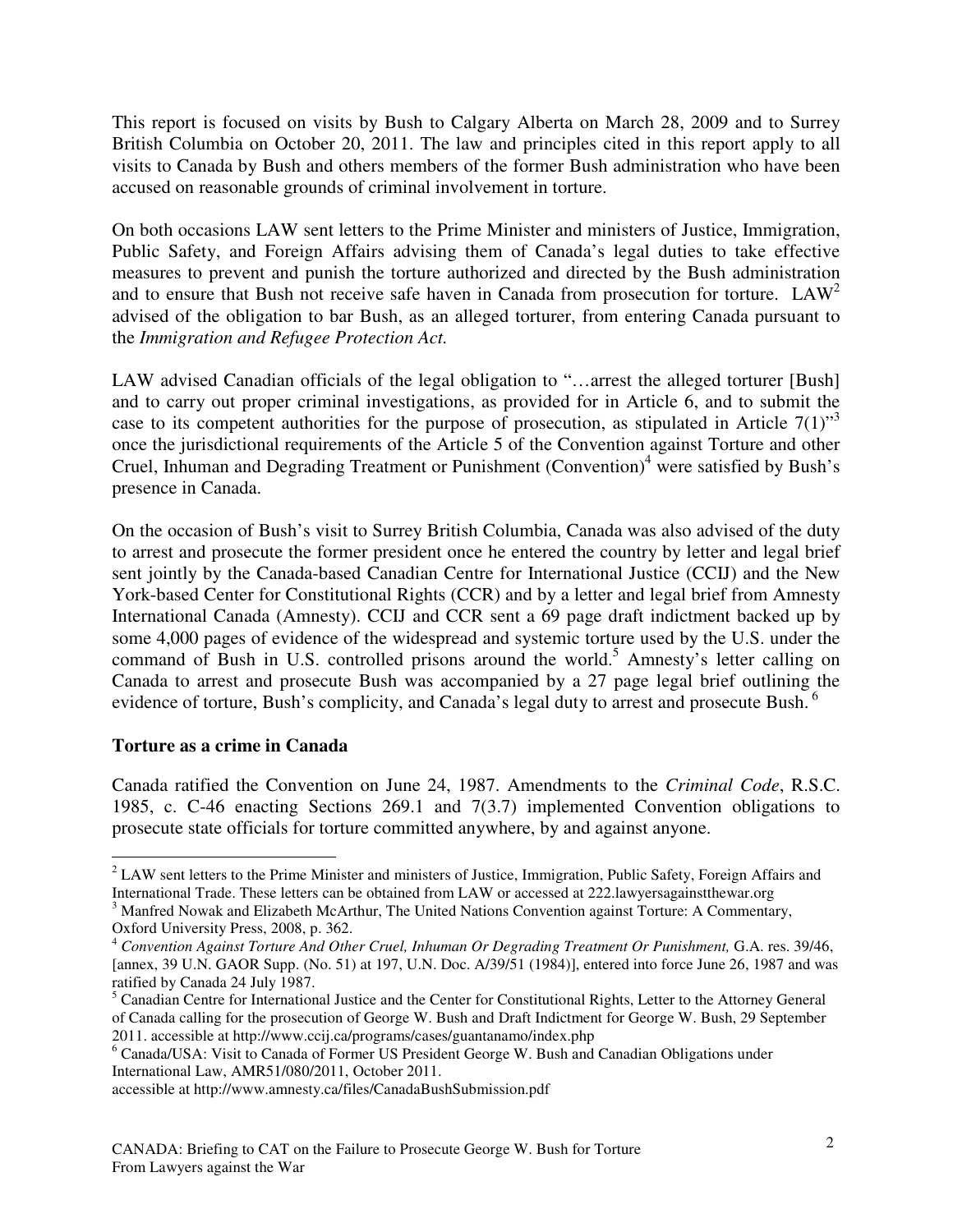The comments of Canada's representative, speaking to the Committee against Torture (Committee) in May 2005, emphasized adherence of Criminal Code provisions to Canada's obligations under the Convention. It is noteworthy that he emphasized the fact that Criminal Code provisions foreclose justification based on 'exceptional circumstances' and apply to all acts by all persons:

The Canadian Criminal Code provides a definition of torture that is in accordance with the definition contained in Article 1 of the Convention against Torture. It is no defence to a charge of torture that the accused was ordered by a superior or a public authority to perform an act of torture or that the torture is alleged to have been justified by exceptional circumstances, including a state of war, a threat of war, internal political instability, or any other public emergency. *Any act falling within the Convention's definition of torture is a criminal offence in Canada …* The Canadian government does not sanction torture or cruel, inhuman or degrading treatment … Canada is committed to international efforts to prevent and eliminate torture.<sup>7</sup> [emphasis added]

The words used in Section 269.1 mirror the obligations imposed by the Convention and attach criminal liability to all torture within the jurisdiction created by  $7(3.7)$  and apply to 'every official', 'every person', 'on any other person'. Section 2 of the Criminal Code defines every one or every person to include "Her Majesty and an organization". The language of the torture sections of the Criminal Code plainly apply to everyone, including Bush, and exclude all exceptions.

In 2005, the Committee recorded approval of this section of the Criminal Code:

…among positive aspects in the report of Canada were the definition of torture in the Canadian Criminal Code that was in accordance with the definition contained in article 1 of the Convention, and the exclusion in the Criminal Code of defences of superior orders or exceptional circumstances, including armed conflict, as well as the inadmissibility of evidence obtained by torture.<sup>8</sup>

Section 7(3.7) of the Criminal Code was enacted to comply with Article 5 of the Convention, which imposes on Canada a duty to expand the jurisdiction to prosecute alleged torturers wherever the torture occurred, whatever the nationality of the victim(s) and whatever the residence or nationality of the alleged perpetrator(s) when, *inter alia*:

(*c*) the person who commits the act or omission is a Canadian citizen;

 $(d)$  the complainant<sup>9</sup> is a Canadian citizen; or

(*e*) the person who commits the act or omission is, after the commission thereof, present in Canada.

 $<sup>7</sup>$  Introductory speech at the Presentation of Canada's Fourth and Fifth reports to the Committee against Torture May</sup> 4, 2005.

<sup>8</sup> *Committee against Torture Concludes Thirty-Fourth Session: Issues Concluding Observations on Reports of* 

*Canada, Switzerland, Finland, Albania, Uganda and Bahrain*, Press Release HR/4844, 20/05/2005.

<sup>&</sup>lt;sup>9</sup> 'complainant' means the victim of an alleged offence.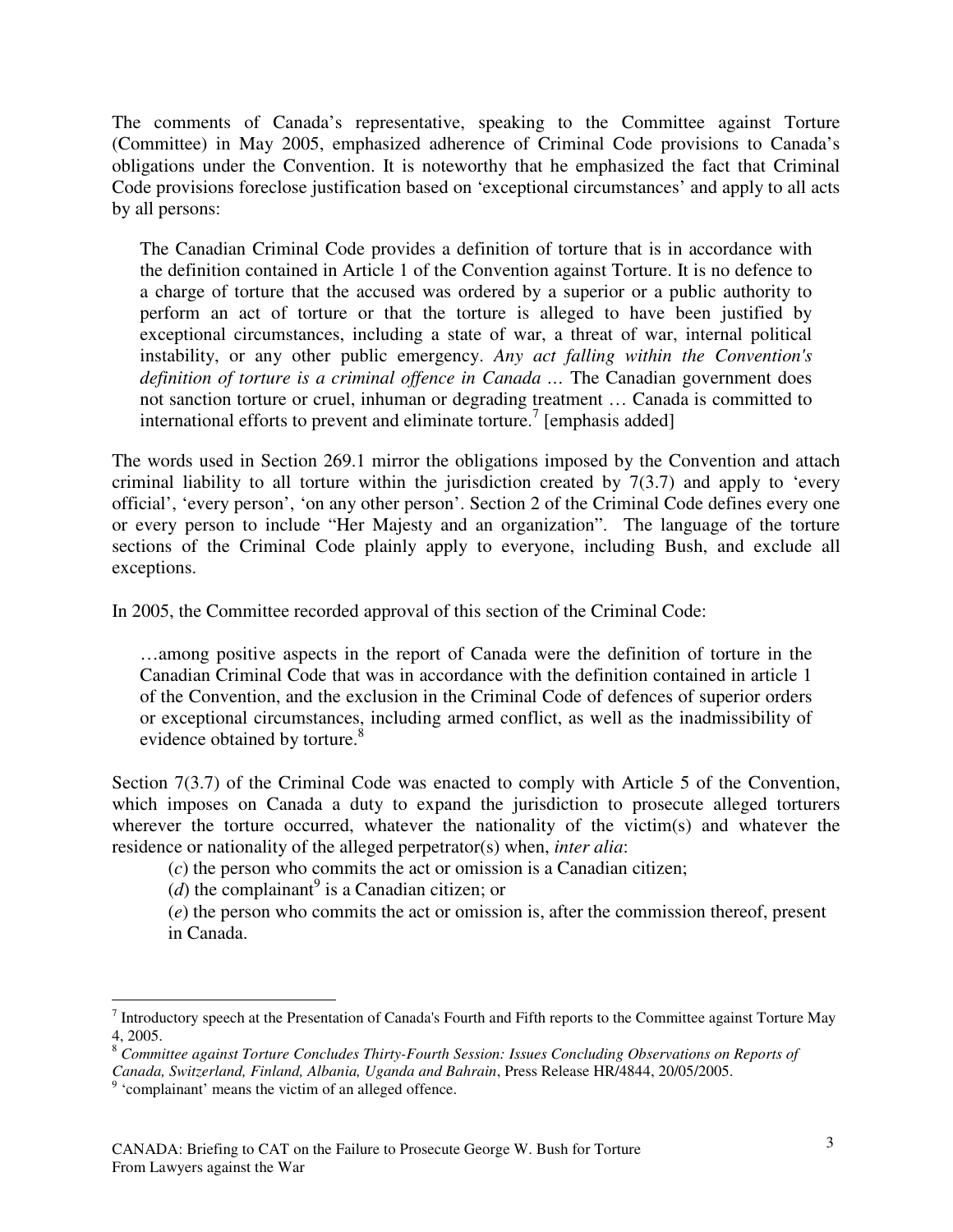When any of these conditions exist, the suspect will be "deemed to commit that act or omission [torture] in Canada". Section 7(5) provides that a prosecution for torture committed outside Canada "may be commenced in any territorial division in Canada and the accused may be tried and punished in respect of that offence in the same manner as if the offence had been committed in that territorial division."

An essential component of Canada's duty to prevent and punish torture and other war crimes and crimes against humanity--wherever they occur--is to ensure that people suspected on reasonable grounds of torture are refused safe haven from prosecution in Canada. Section 35 of the *Immigration and Refugee Protection Act* (IRPA) implements Canada's duty in this area.

The IRPA, Section 35(1) (a)  $\&$  (b), creates two categories of foreign nationals inadmissible to Canada on the grounds of violating 'human or international rights':

*a*) those committing an act outside Canada that constitutes an offence referred to in Sections 4 to 7 of the *Crimes Against Humanity and War Crimes Act*;

(*b*) senior officials in the service of a government that, in the opinion of the Minister, engages or has engaged in terrorism, systematic or gross human rights violations, or genocide, a war crime or a crime against humanity within the meaning of subsections 6(3) to (5) of the *Crimes Against Humanity and War Crimes Act*;

Torture is a crime in the *Crimes against Humanity and War Crimes Act*. Section 7 of the Act places special responsibility on 'military commanders' and other 'superiors' for crimes committed by their subordinates that they knew of, or were criminally negligent in failing to know of, and with respect to which they did not take necessary and reasonable steps to prevent.

Inadmissibility to Canada of a person suspected or accused of torture is established when there are "reasonable grounds to believe" the foreign national has engaged in torture or other international crimes. There is no requirement for personal involvement. Neither is there any requirement for proof of the accusations.

Canadian courts have ruled on the meaning of 'reasonable grounds' and whether the entry prohibition under Section 35 can be mitigated when reasonable grounds have been established. The Supreme Court of Canada ruled that "...the reasonable grounds to believe standard requires something more than a mere suspicion, but less that the standard applicable in civil matters on the balance of probabilities."<sup>10</sup> The Federal Court of Appeal has ruled that when the alleged crimes are grave and heinous, Section 35 of the IRPA cannot be mitigated.<sup>11</sup>

Torture was considered a grave offence prior to the Convention. Torture is one of the few acts designated as a grave breach by all four Geneva Conventions (GCI – Article 50; GCII – Article 51; GCIII – Article 130; GCIV – Article 147). Canada, and other High Contracting Parties, are mandatorily required by all four Geneva Conventions to take criminal action against persons alleged to have committed torture in clear words that do not suggest, create

 $\overline{a}$ <sup>10</sup> Mugesera v Canada, [2005] 2 S.C. R. 100 , para. 114.

<sup>11</sup> Varela v Canada, 2008 FC 436, para. 44.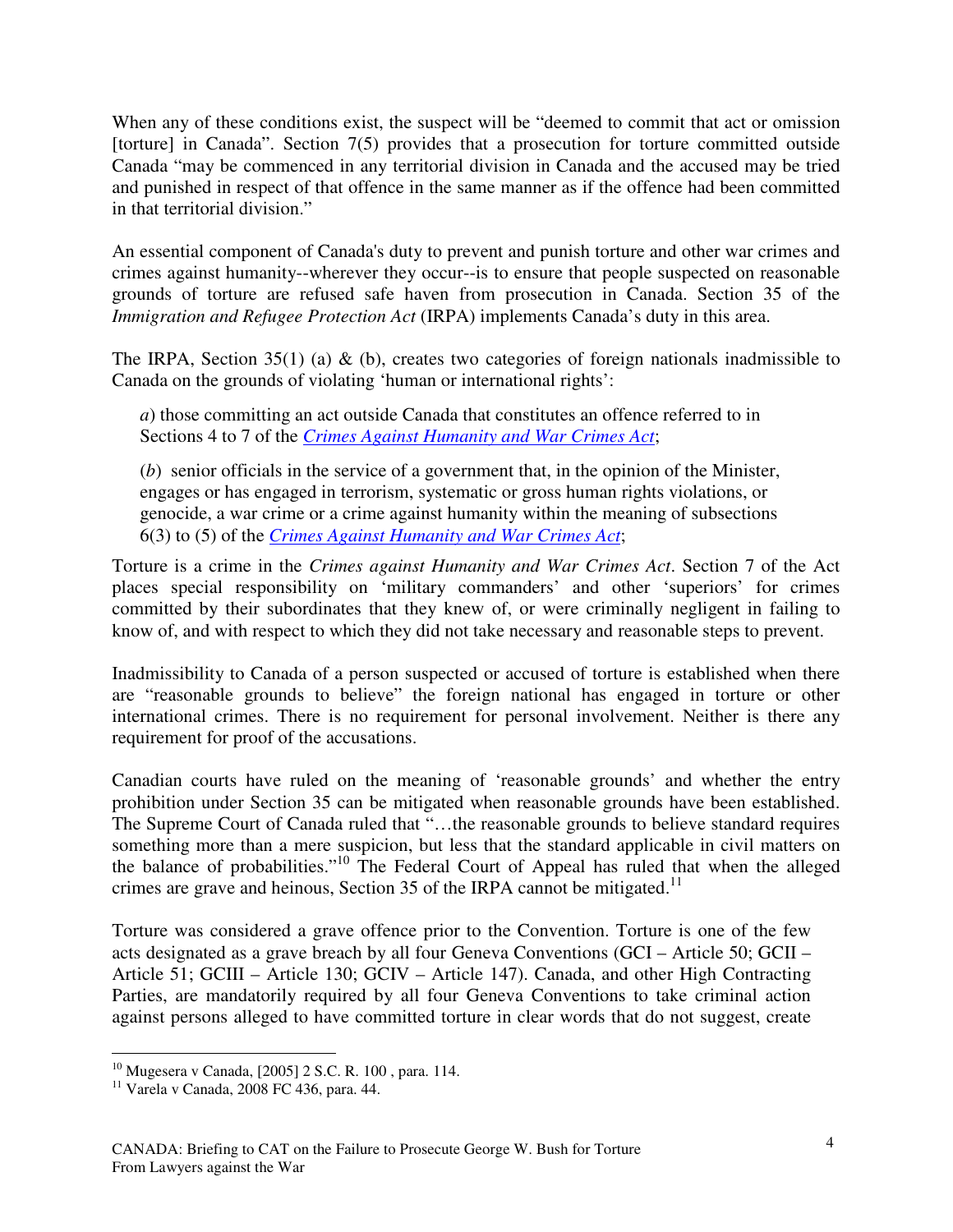or appear to allow any exceptions to prosecution based on head of state status or otherwise. The common Article creates a mandatory obligation to prosecute or to extradite for prosecution and reads:

The High Contracting Parties undertake to enact any legislation necessary to provide effective penal sanctions for persons committing, or ordering to be committed, any of the grave breaches of the present Convention defined in the following Article.

Each High Contracting Party shall be under the obligation to search for persons alleged to have committed, or to have ordered to be committed, such grave breaches, and shall bring such persons, regardless of their nationality, before its own courts. It may also, if it prefers, and in accordance with the provisions of its own legislation, hand such persons over for trial to another High Contracting Party concerned, provided such High Contracting Party has made out a prima facie case. [emphasis added]

Evidence of Bush's involvement in authorizing a systemic regime of torture far exceeds the 'reasonable grounds' test and triggers a legal duty to bar his entry to Canada.

There is no exception that allows entry to suspects for short periods of time. By failing to enforce the relevant sections of the IRPA that bar Bush as an alleged torturer, the government of Canada is effectively granting domestic immunity and in so doing, encourages and gives license to other leaders to engage in these horrific crimes with impunity from prosecution in Canada.

#### **Convention Duties triggered by Bush entering Canada**

On October 20, 2011 and March 28, 2009 several factors triggered Canada's obligation to initiate criminal proceedings against Bush for torture under Articles 5.2 and 7.1 of the Convention and to make a preliminary inquiry into the facts as required by Article 6.2:

- Bush was 'alleged to have committed' torture, (the Convention, Article 7.1); and,
- Bush had been an official within the meaning of Section 269.1(d) of the Criminal Code. As Commander in Chief of the U.S. Armed Forces, Bush was a member of the U.S. Armed Forces and a "person who may exercise power, pursuant to a law in force in a foreign state". (Criminal Code Section 269.2 (d)); and,
- Bush, as stipulated in Article 5.2 of the Convention, was an "alleged offender... present in …territory under [Canada's] jurisdiction". Canada's jurisdiction to prosecute was triggered under Section 7(3.7) (e) of the Criminal Code and the torture alleged against Bush was deemed by Section 7(3.7) to have occurred in Canada.
- Canada's jurisdiction to prosecute Bush was also triggered by the fact that Omar Khadr, a victim of torture during the period in question at Guantánamo Bay prison, is a Canadian citizen.

Given these factors, Canada was obliged to initiate criminal proceedings. As pointed out by former Rapporteur on Torture, Nigel S. Rodley, "Unless a state extradites an alleged torturer to another country to stand trial, it is obliged to institute criminal proceedings against any such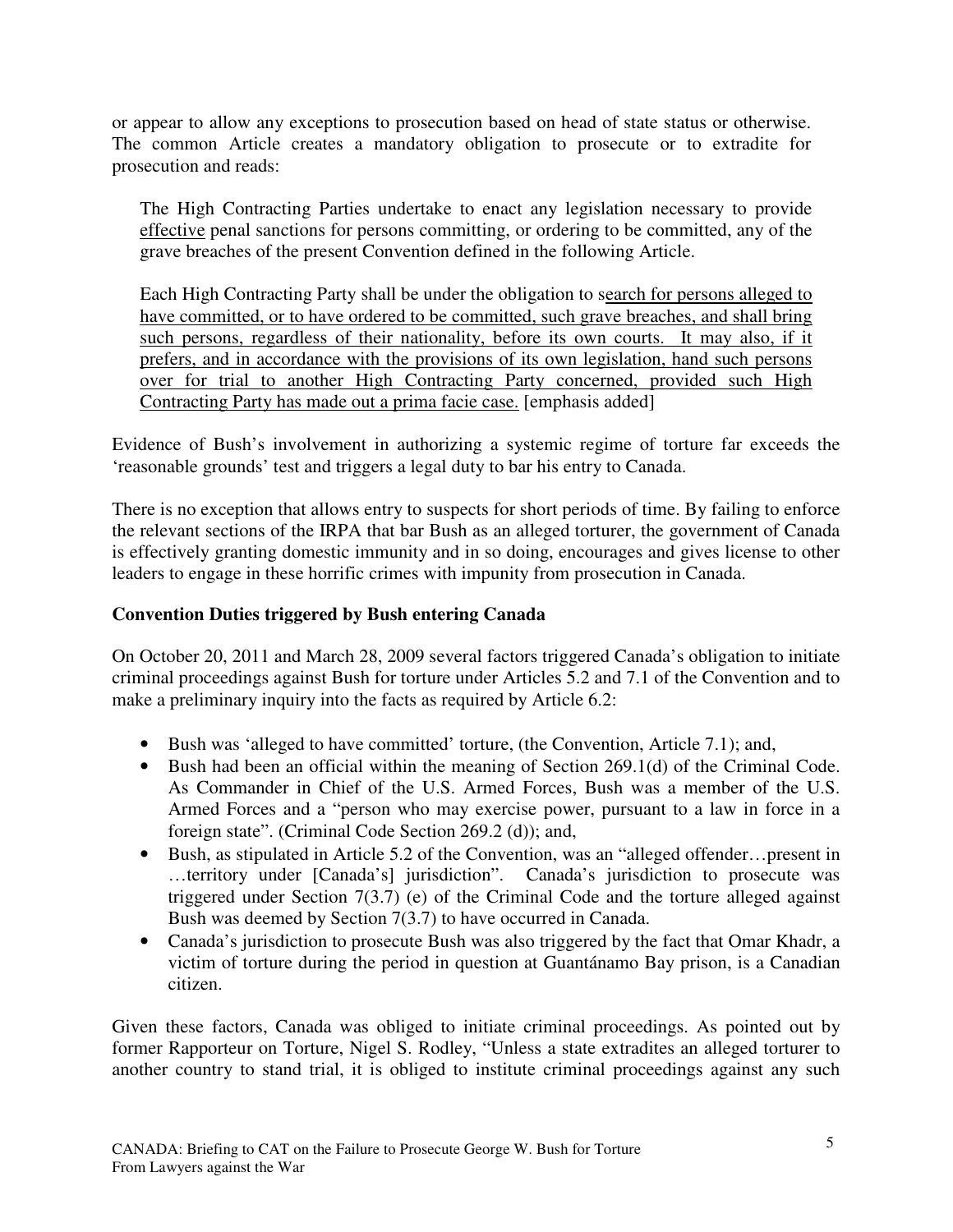person within its jurisdiction, regardless of the latter's nationality or of where the crime was committed."<sup>12</sup>

Once an alleged offender is present in the territory, Canada must, in accordance with Article 5 either prosecute or extradite the alleged offender. The Convention does not leave an option of doing nothing. The duty to prosecute or extradite -- *aut deder aut judicare* "essentially requires a state who has hold of someone who has committed a crime of international concern either to extradite the offender to another state which is prepared to try him or else to take steps to have him prosecuted before its own courts."<sup>13</sup>

It is trite law that when a state fails to enforce criminal legislation intended to prevent rights violations, to identify violators through prosecution, and to appropriately punish such violators, the state has failed in its duty to enforce the right itself. In the instant case, failure to initiate prosecution arguably encourages the continuation and re-occurrence of torture.

The Human Rights Committee has concluded that "…Those who violate Article 7 [of the International Convention on Civil and Political Rights], whether by encouraging, ordering, tolerating or perpetrating prohibited acts, must be held responsible."<sup>14</sup>

#### **International Instruments regarding duties to prevent punish and remedy torture**

Canada has also enacted other laws prohibiting torture and creating the jurisdiction to prosecute torture committed anywhere, by and against anyone: the *Crimes Against Humanity and War Crimes Act* ('War Crimes Act'), S.C. 2000, c. 24, enacted to implement the Rome Statute, and the *Geneva Conventions Act*, R.S.C. 1970, c. G-3, enacted to implement the Geneva Conventions.

Other international instruments prohibiting torture that are binding on Canada include:

- The Universal Declaration on Human Rights adopted and proclaimed by the General Assembly December 10, 1948. UDHR, G.A. res. 217A (III), U.N. Doc 1A/810 at 71;
- *Geneva Convention for the Amelioration of the Condition of the Wounded and Sick in Armed Forces in the Field, of August 12, 1949,*(GC I);
- *Geneva Convention for the Amelioration of the Condition of the Wounded, Sick and Shipwrecked Members of Armed Forces at Sea, of August 12, 1949,* (GC II);
- *Geneva Convention relative to the Treatment of Prisoners of War, of August 12, 1949*   $(GC \n<sub>II</sub>)$ :
- *Geneva Convention relative to the Protection of Civilian Persons in Time of War, of August 12, 1949, (*GC IV, *all* entered into force October 21, 1950;
- the two Optional Protocols of 1977;

<sup>&</sup>lt;sup>12</sup> Nigel S. Rodley, *The Treatment of Prisoners Under International Law*, Oxford University Press, Oxford, 1999. page 49.

<sup>&</sup>lt;sup>13</sup> M. Cherif Bassiouni, Edward M. Wise, Aut Dedere Aut Judicare: The Duty to Extradite or Prosecute in *International Law,* Martinus Nijhoff Publishers/Dordrecht/Boston/London, 1995, page 3.

<sup>&</sup>lt;sup>14</sup> Human Rights Committee, General Comment No. 20: Replaces general comment 7concerning prohibition of torture and cruel treatment or punishment (Art. 7), 03/10/1992, at para. 13.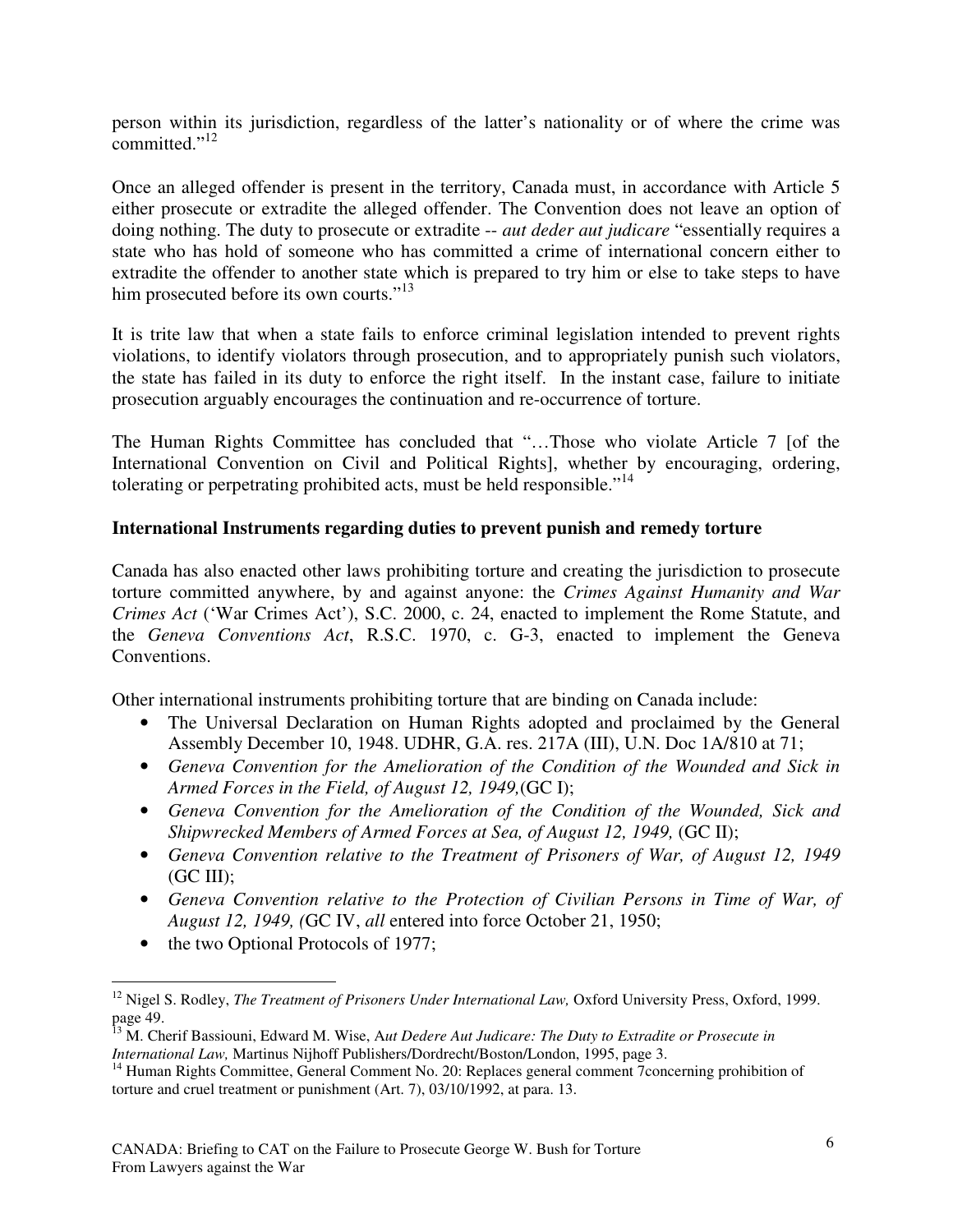- *Declaration on the Protection of All Persons from Being Subjected to Torture and Other Cruel, Inhuman or Degrading Treatment or Punishment*, Adopted by General Assembly resolution 3452 (XXX) of December 9, 1975;
- *The International Covenant on Civil and Political Rights*. G.A. res. 2200A (XXI), 21 U.N. GAOR Supp. (No. 16) at 52, U.N. Doc. A/6316 (1966), 999 U.N.T.S. 171, entered into force March 23, 1976;
- Body of Principles for the Protection of All Persons under Any Form of Detention or Imprisonment, Adopted by the General Assembly resolution 43/173 of December 9, 1988;
- The Rome Statute of the International Criminal Court, entered into force July 1, 2002.
- *The Basic Principles and Guidelines on the Right to Remedy and Reparations for Victims of Violations of International Human Rights and Serious Violations of International Humanitarian Law*, Adopted April 2005, the 61st session of the Human Rights Commission.

In Canada, prosecutions of non-Canadians for torture that occurred outside Canada are controlled absolutely by the Attorney General of Canada. Under the War Crimes Act and the Geneva Conventions Act no such prosecutions can be initiated without the prior written consent of the Attorney General of Canada.

Section 504 of the Criminal Code establishes the right of "anyone who, on reasonable grounds, believes that a person has committed an indictable offence" to "lay an information in writing and under oath…and the justice shall receive the information, where it is alleged…that the person…has committed an indictable offence within the territorial jurisdiction of the justice;". However Section 7(7) of the Criminal Code limits this right when the person named is not a Canadian citizen, providing:

If the accused is not a Canadian citizen, no proceedings in respect of which courts have jurisdiction by virtue of this section shall be continued unless the consent of the Attorney general of Canada is obtained not later than eight days after the proceedings are commenced.

The British Columbia Court of Appeal has interpreted this to mean that if the Attorney General of Canada does not give written consent within 8 days of the information being filed the information is null, rejecting the argument that consent was needed within 8 days of the court finding that there was sufficient evidence for process to issue.<sup>15</sup>

The Convention specifically "does not exclude any criminal jurisdiction exercised in accordance with internal law" (Article 5.3). Article 1.2 allows Canada, as a State Party, to apply national legislation or international instruments "of wider application." Clearly any national law narrowing the jurisdiction to prosecute torture would be contrary to the Convention. Similarly an interpretation of the torture provisions of the Criminal Code that granted automatic immunity

 $\overline{a}$ <sup>15</sup> Davidson and Lawyers against the War v. Attorney General of British Columbia, BC. Court of Appeal, CA033710, August 2006.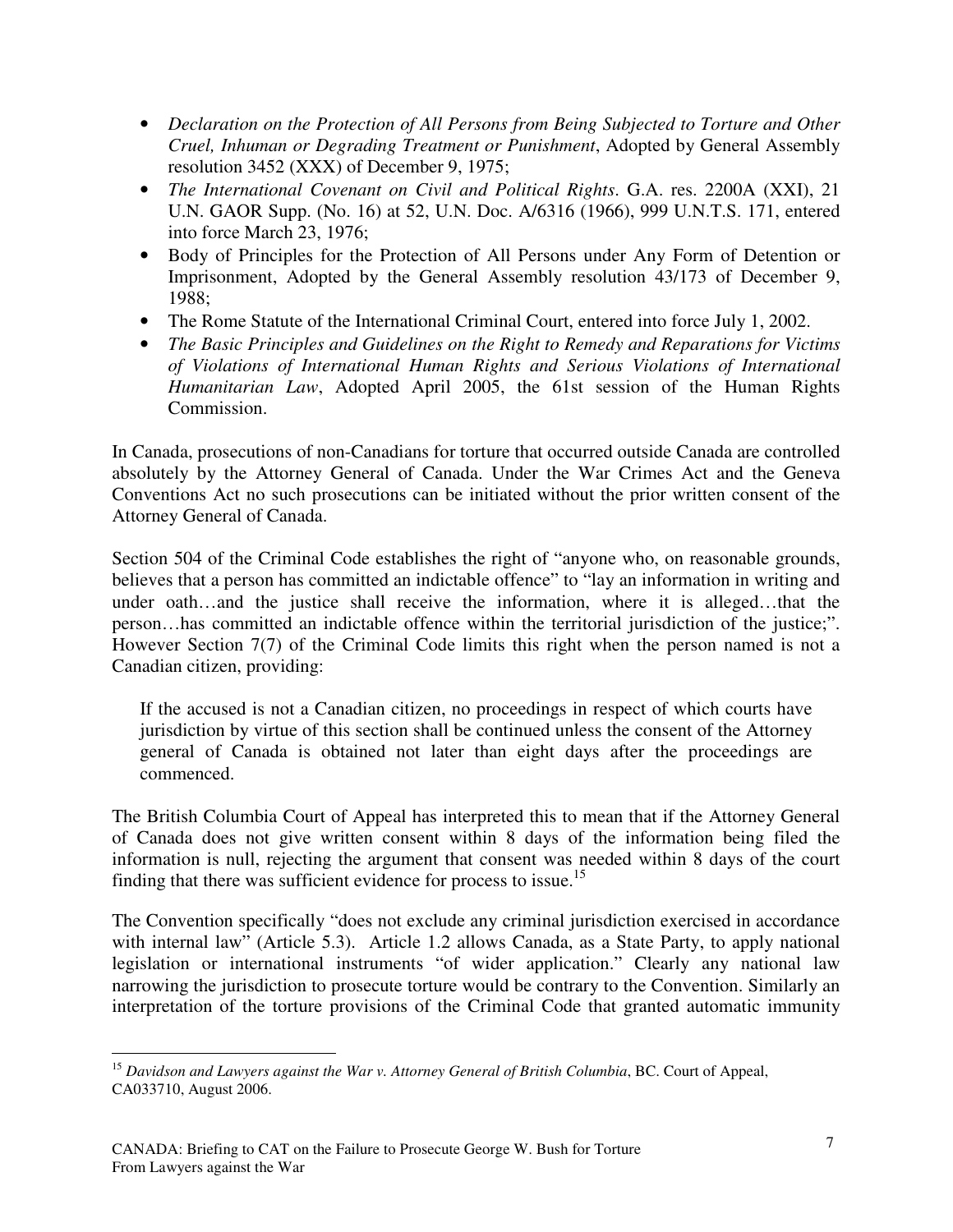from prosecution to Bush as a former U.S. president would be contrary to the entire purpose and language of the Convention, which permits no exceptions.

Throughout, the words employed are intended to include every offender and every act of torture: Article 1 "*any act*"; and Article 4 "Each State Party shall ensure that *all acts of torture* are offences under its criminal law. The same shall apply to an attempt to commit torture and to an act *by any person* which constitutes complicity or participation in torture." Article 2.2 further excludes exceptions by providing that no exceptional circumstances may be invoked as a justification for torture. Other than the reference noted above to international instruments of 'wider application', there are no references to international law in the Convention as a determinant of domestic jurisdiction to prosecute an alleged torturer.

#### **Evidence of Torture by U.S. officials**

When Bush visited Canada there were indubitably reasonable grounds available to Canadian authorities to lay charges for counselling, aiding and abetting torture in violation of the Criminal Code of Canada Sections 269.1, 22(1), 22(2), 21(1)(b), 21(1).

The Supreme Court of Canada has ruled that to have reasonable grounds to arrest a suspect, police don't have to have witnessed the acts complained but rather must "subjectively have reasonable and probable grounds" that are justifiable from an objective point of view.<sup>16</sup> It is sufficient to have reviewed investigation and witness reports and to be satisfied that these provide reasonable grounds. We submit that the same standard applies to the reasonable grounds needed to trigger duties under the Convention to arrest, investigate and remit to the authorities for prosecution.

Evidence that, during his terms of office, Bush counseled aided and abetted the widespread and systemic use of torture by U.S. officials and agents in U.S. controlled prisons throughout the world is overwhelming. Documents, videos, eyewitness accounts and the reports from many legal and human rights specialists are now part of the public record and easily available online. This report refers to only a few sources of evidence.

When LAW sought to bring criminal charges against Bush for torture in November 2004, the evidence of torture used intentionally by U.S. officials was already substantial. Some examples of reports of torture available in 2004:

- Report of the International Committee of the Red Cross (ICRC) on the Treatment by the Coalition Forces of POWs during Arrest, Internment, and Interrogation, Feb. 2004.<sup>17</sup>
- Taguba, Maj. Gen. Antonio M., *Article 15-6 Investigation of the 800th Military Police Brigade* (available online at: http://www.globalsecurity.org/intell/library/reports/2004/800 mp-bde.htm)

 $^{16}$  R v. Storrey, 53 CCC (3d), (SCC) 316 at 324 cited by the Ontario Court of Appeal in R v. Golub, 117 CCC (3d) 193 at para. 20.

<sup>&</sup>lt;sup>17</sup> Neil A. Lewis, *Red Cross Finds Detainee Abuse in Guantánamo*, New York Times, 30 Nov. 2004.

UCRC explanation http://www.icrc.org/eng/resources/documents/misc/5yrl67.htm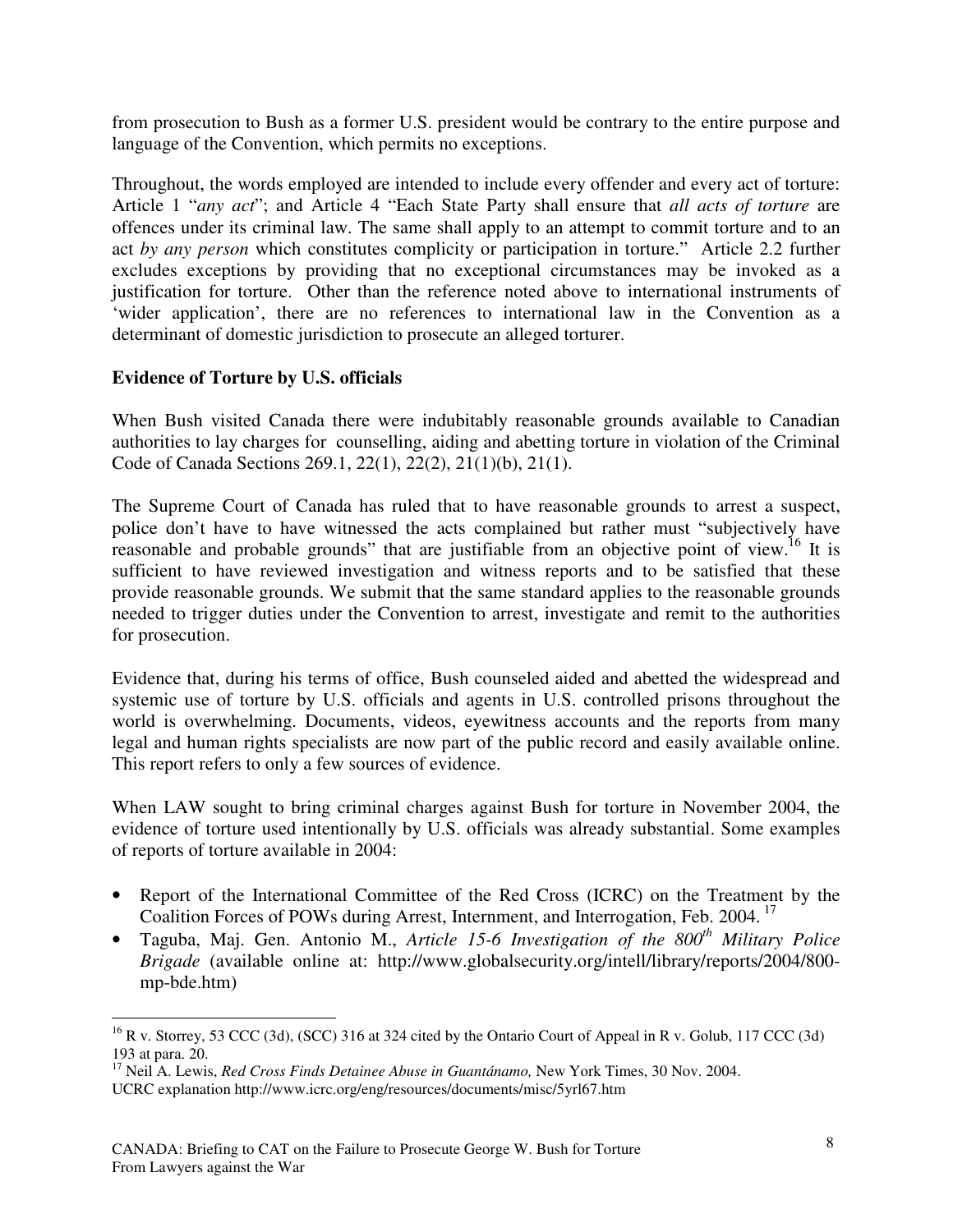- Paust, Professor Jordan, "The Common Plan to Violate the Geneva Conventions," Jurist, 25 May 2004
- Wallach, Evan J., The Logical Nexus Between The Decision To Deny Application of The Third Geneva Convention To The Taliban and al Qaeda, and the Mistreatment of Prisoners in Abu Ghraib, 29 Sep. 2004
- Human Rights Watch, *Guantánamo: Detainee Accounts*, Fall 2004: pp. 24 [compilation by Human Rights Watch of accounts by thirty-three former detainees at Guantánamo of their experiences there].

This report focuses upon more recent reports.

In a February 2006 report, a group of UN experts concluded that sleep deprivation for several consecutive days, enforced isolation, the use of dogs, and exposure to extreme temperatures were all being used at Guantánamo Bay prison by U.S. officials and that these interrogation methods met all five elements of torture (perpetrated by government official, with a clear purpose, committed intentionally, victims in a position of powerlessness and causing severe physical or mental pain or suffering.)<sup>18</sup>

In May 2006, the Committee called on the U.S. to close Guantánamo Bay prison, to eradicate the use of torture by military and civilian personnel and to rescind authority to use any interrogation method that constitutes torture or cruel, inhuman or degrading treatment or punishment.<sup>19</sup>

In June 2007 the Council of Europe Parliamentary Assembly report by Senator Dick Marty concluded that "the CIA [the U.S. Central Intelligence Agency] committed a whole series of illegal acts in Europe by abducting individuals, detaining them in secret locations and subjecting them to interrogation techniques tantamount to torture. $^{20}$ 

In December 2008 the U.S. Senate Armed Services Committee concluded that "senior officials [Bush and others] in the United States government solicited information on how to use aggressive techniques, redefined the law to create the appearance of their legality, and authorized their use against detainees."<sup>21</sup>

 $\overline{a}$ <sup>18</sup> Situation of detainees at Guantánamo Bay Report of the Chairperson-Rapporteur of the Working Group on Arbitrary Detention, Leila Zerrougui; the Special Rapporteur on the independence of judges and lawyers, Leandro Despouy; the Special Rapporteur on torture and other cruel, inhuman or degrading treatment or punishment, Manfred Nowak; the Special Rapporteur on freedom of religion or belief, Asma Jahangir; and the Special Rapporteur on the right of everyone to the enjoyment of the highest attainable standard of physical and mental health, Paul Hunt, E/CN.4/2006/120, 27 February 2006, at paras. 51 and 52.

<sup>&</sup>lt;sup>19</sup> Conclusions and recommendations of the Committee against Torture: UNITED STATES OF AMERICA, Doc. CAT/C/USA/CO/2 25 July 2006, paras 22, 24 and 26.

<sup>&</sup>lt;sup>20</sup> Dick Marty, Council of Europe Parliamentary Assembly, Secret detentions and illegal transfers of detainees involving council of Europe member states: second report, CoE Doc. 11302 rev, 11 June 2007 at pp. 7 para. 9

<sup>&</sup>lt;sup>21</sup> Senate Armed Services Committee Inquiry Into The Treatment Of Detainees In U.S. Custody, Dec. 11, 2008., Executive Summary, p. xii. http://armed-

services.senate.gov/Publications/Detainee%20Report%20Final\_April%2022%202009.pdf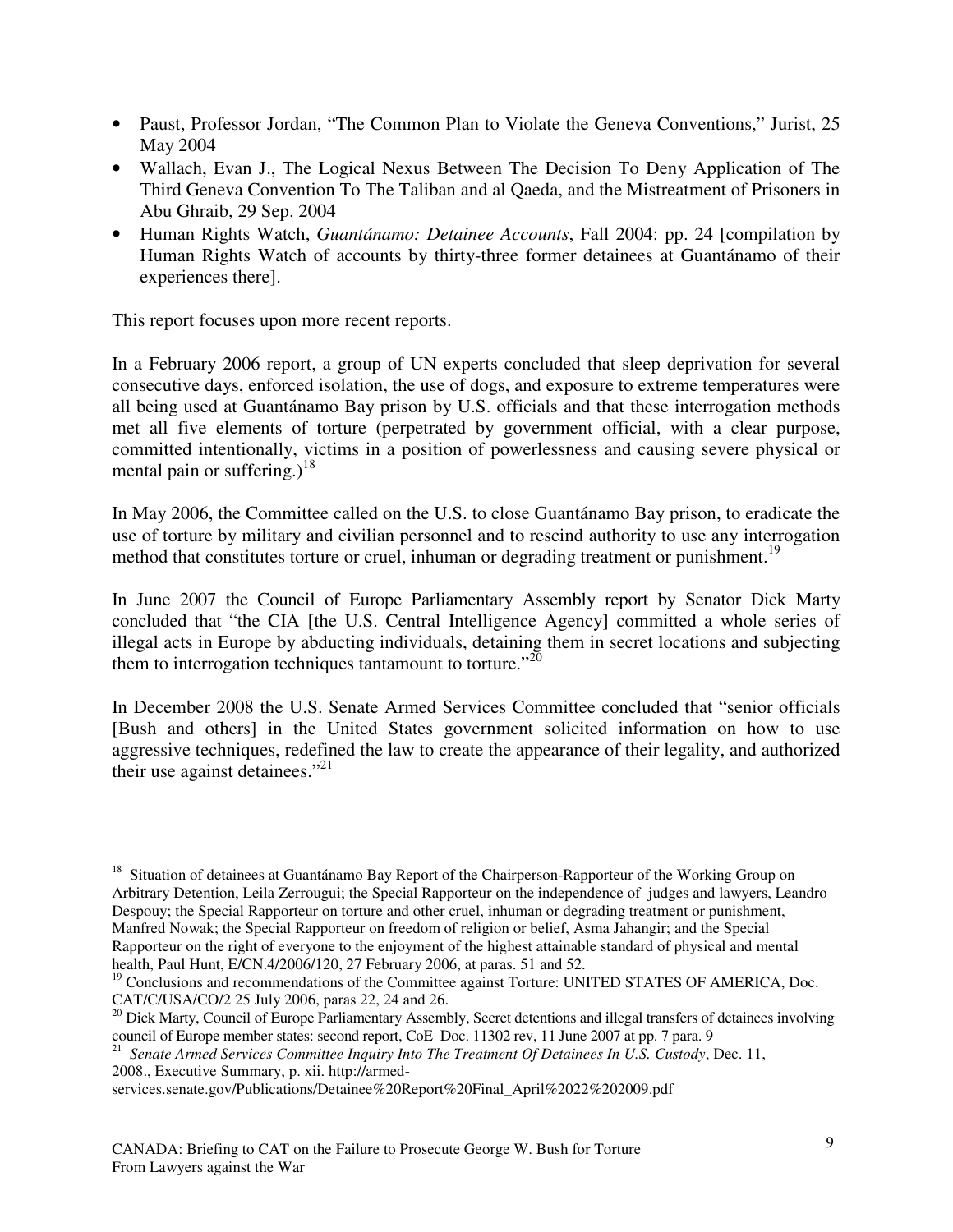In May 2009 former Vice President Dick Cheney publicly stated that Bush authorized the use of 'enhanced interrogations techniques', including waterboarding, to obtain information from prisoners, "I mean it was a presidential-level decision. And the decision went to the president. He signed off on it." $2^2$ 

In his 2010 memoirs, G. W. Bush admitted to authorizing the use of interrogation techniques that constitute torture such as water boarding. $^{23}$ 

Many have concluded that the available evidence establishes conclusively that Bush and other members of the Bush administration committed torture (and other war crimes and crimes against humanity).

As stated in 2008 by Maj. General Antonio M. Taguba, author of the U.S. Army's 2004 internal report on Abu Ghraib,

…the Commander-in-Chief [Bush] and those under him authorized a systematic regime of torture...After years of disclosures by government investigations, media accounts, and reports from human rights organizations, there is no longer any doubt as to whether the current [Bush] administration has committed war crimes. The only question that remains to be answered is whether those who ordered the use of torture will be held to account.<sup>24</sup>

In January 2009, Manfred Nowak, then the United Nations Special Rapporteur on Torture was quoted as saying "The evidence is sitting on the table…There is no avoiding the fact that this was torture…The government of the United States is required to take all necessary steps to bring George W. Bush and Donald Rumsfeld before a court."<sup>25</sup>

Professor Nowak clarified the duty of Canada and other states to take action if the U.S. failed to prosecute when he said,

If it should turn out...that the (US) government and its authorities are not willing to prosecute those where we have enough evidence that they instigated or committed torture, then there is also an obligation on all other 145 states party to the convention to exercise universal jurisdiction.<sup>26</sup>

In February 2009, United Nations Special Rapporteur Martin Scheinin had reached the same conclusion,

 $\overline{a}$ <sup>22</sup> 10 May 2009 CBS, Face the Nation. http://www.enduringamerica.com/may-2009/2009/5/9/video-and-transcriptdick-cheney-on-face-the-nation-10-may.html

<sup>23</sup> *Decision Points*, Crown Publishing Group 2010, p. 169-71.

<sup>24</sup> Maj. General Antonio M. Taguba (USA-Ret.), Preface to *Broken Laws, Broken Lives: Medical Evidence of Torture by U.S. Personnel and its Impacts,* A Report by Physicians for Human Rights, June 2008. http://brokenlives.info/?page\_id=69

<sup>25</sup> Scott Horton, *UN Rapporteur: Initiate criminal proceedings against Bush and Rumsfeld now*, Harpers Magazine, 21 Jan. 2009.

<sup>&</sup>lt;sup>26</sup> Professor Manfred Nowak at a press conference in Vienna, Austria on Friday April  $24<sup>th</sup>$  2009.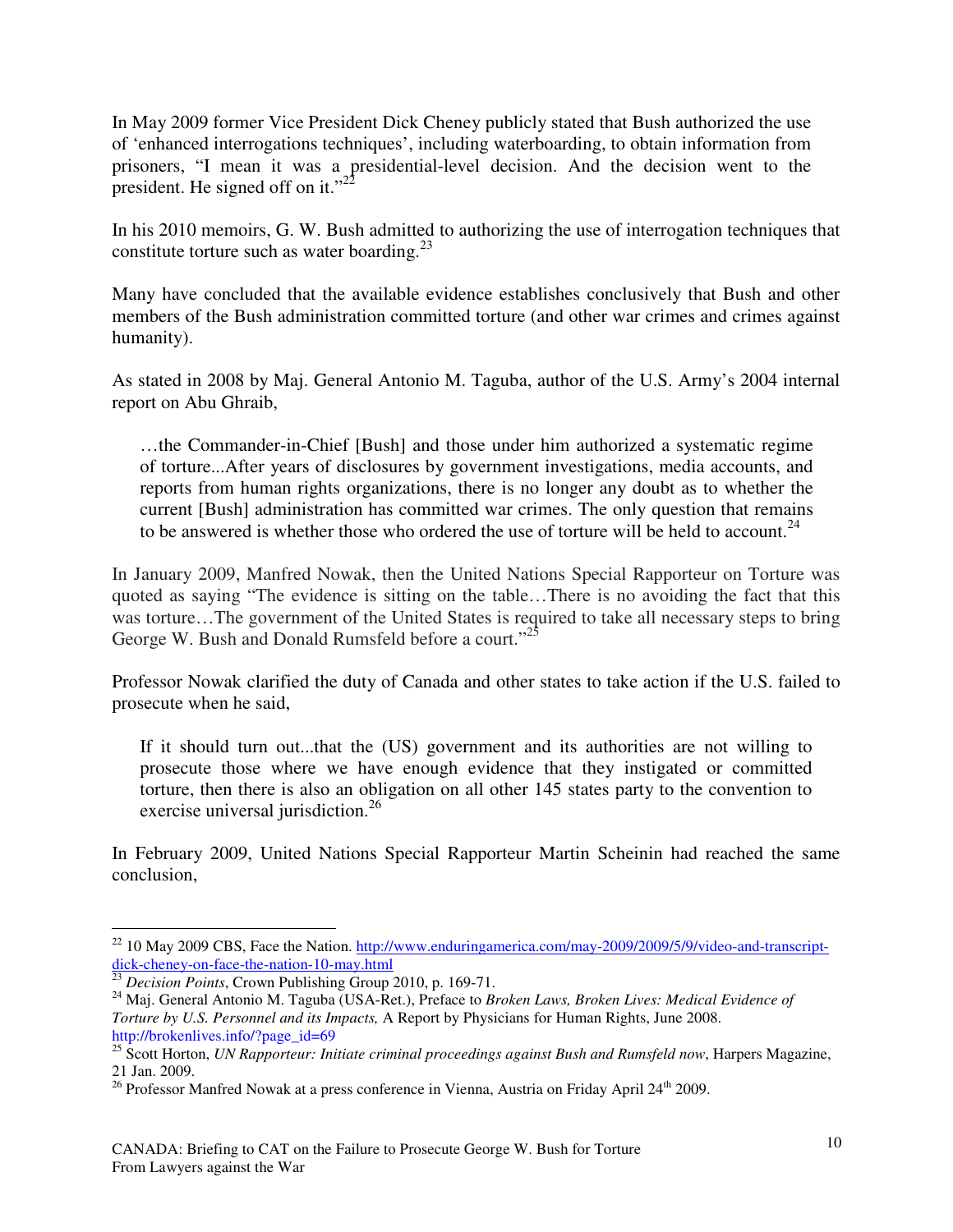…the United States has created a comprehensive system of extraordinary renditions, prolonged and secret detention, and practices that violate the prohibition against torture and other forms of ill-treatment...States must not aid or assist in the commission of acts of torture, or recognize such practices as lawful, …Under international human rights law, States are under a positive obligation to conduct independent investigations into alleged violations of the right to life, freedom from torture or other inhuman treatment, enforced disappearances or arbitrary detention, to bring to justice those responsible for such acts, and to provide reparations where they have participated in such violations.<sup>27</sup> (emphasis added)

In February 2011 Bush cancelled a trip<sup>28</sup> to Switzerland because he faced the risk of prosecution for torture. Human Rights groups, including LAW had called on the Swiss government to arrest him and open a criminal investigation if he entered the country citing Switzerland's legal obligations under the Convention.<sup>29</sup> The New York-based Center for Constitutional Rights and the Berlin-based European Center for Constitutional and Human Rights, backed by many others, released and threatened to file a 45-page indictment backed up by a 2,500 page summary of evidence of Bush's role in authorizing, directing and supervising torture used at US controlled prisons including Bagram Afghanistan, Abu Ghraib Iraq, and Guantanamo Bay Cuba.<sup>30</sup>

Reed Brody of Human Rights Watch commented, "I'm surprised he (Bush) would even consider visiting a country that has ratified the torture convention and which takes its responsibilities seriously." $31$ 

In June 2011 Human Rights Watch published an extensive report concluding that members of the Bush administration had used torture and should be prosecuted.<sup>32</sup>

#### **Violations of the Convention by Canada**

#### *Article 2– duty to prevent and punish torture*

The overwhelming evidence – including his own published statements – supporting reasonable grounds for torture charges against Bush have been detailed above. It must also be noted that Canada's jurisdictional obligations have also been triggered by the use of torture in the Guantánamo Bay detention centre on Omar Khadr, a Canadian citizen and the only Western

 $\overline{a}$ <sup>27</sup> Report of the Special Rapporteur on the promotion and protection of human rights and fundamental freedoms while countering terrorism, Martin Scheinin, A/HRC/10/3,4 February 2009.

<sup>&</sup>lt;sup>28</sup> Bush was reported to be coming to Geneva to speak at the Keren Hayesod's annual dinner on February 12, 2011.

<sup>&</sup>lt;sup>29</sup> Letter of Denunciation in Support of the Two Complaints against George W. Bush for Torture, February 7, 2011, available at

http://www.icj.org/dwn/database/FINAL%20Bush%20Denunciation%20Letter%207%20Feb%202011%20English.p df

<sup>&</sup>lt;sup>30</sup> Preliminary Indictment for Torture: George W. Bush Brought Pursuant to the Convention Against Torture; http://ccrjustice.org/files/FINAL%207%20Feb%20BUSH%20INDICTMENT.pdf

<sup>31</sup> Stephanie Nebehay, *Bush's Swiss visit off after complaints on torture*, Reuters, 5 February 2011.

http://www.reuters.com/article/2011/02/05/us-bush-torture-idUSTRE7141CU20110205

<sup>&</sup>lt;sup>32</sup> Getting Away with Torture: The Bush Administration and Mistreatment of Detainees, Human Rights Watch, June 2011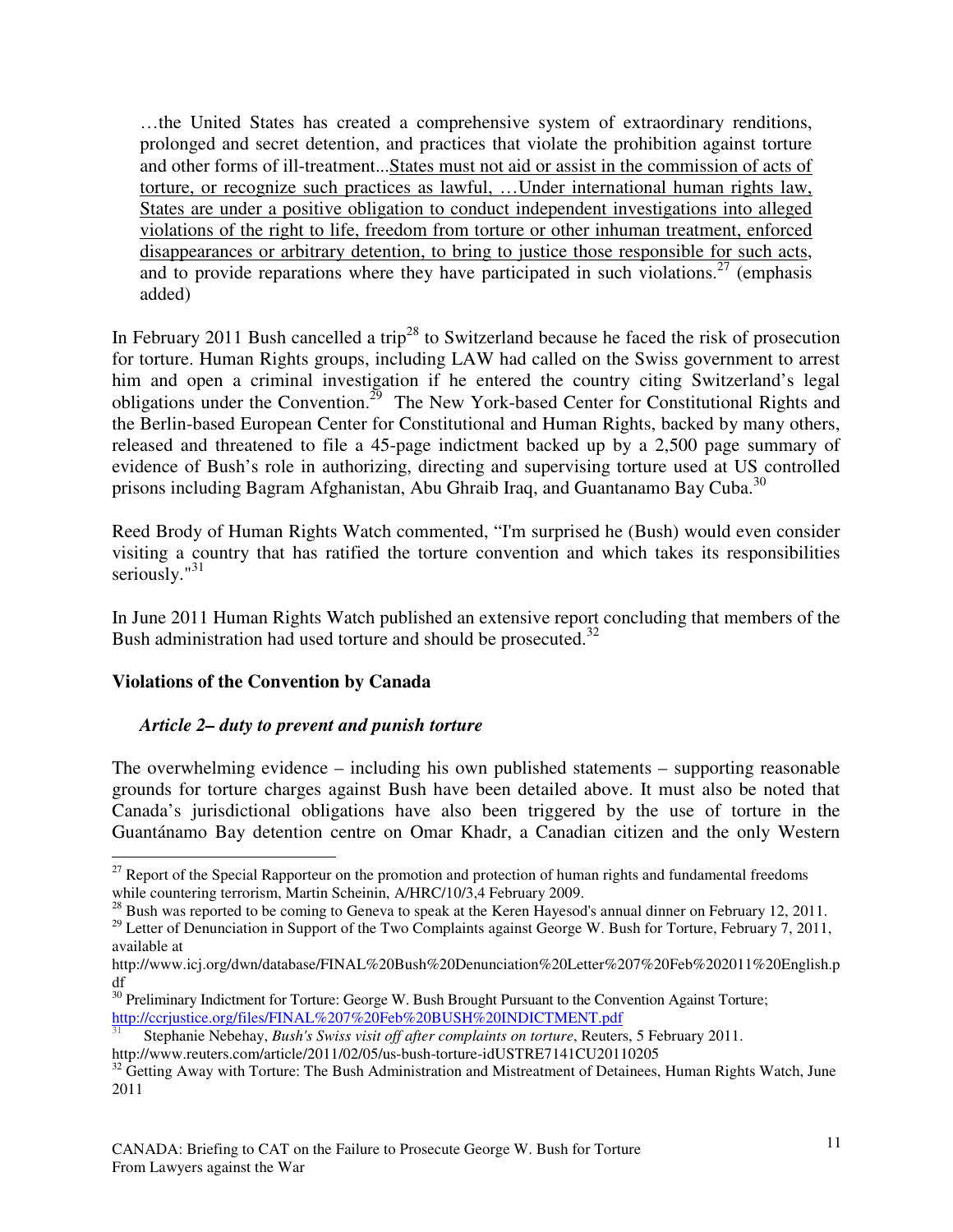citizen remaining there. Representatives for Khadr have brought two claims against the government in the Federal Court of Canada, both of which were appealed by the government to the Supreme Court of Canada, and both of which detail not only the complicity but the participation of Canada in breaches of its Convention obligations.<sup>33</sup>

It should also be noted that article 2 brooks no exceptions - including a state of war or public emergency and certainly including the alleged 'war on terror'.

Article 2 places a duty on Canada to take effective legislative, administrative, and judicial measures to prevent acts of torture under its jurisdiction – including acts deemed to have been committed in Canada by virtue of Section 7(3.7) of the *Criminal Code* and Article 5 of the Convention.<sup>34</sup> By failing to "…arrest the alleged torturer [Bush] and to carry out proper criminal investigations, as provided for in article 6, and to submit the case to its competent authorities for the purpose of prosecution, as stipulated in article  $7(1)$ <sup>35</sup> Canada failed in these obligations. The refusal of the Attorney General of Canada to initiate the required prosecutions or extraditions and the further refusal to grant the required consent to such proceedings when initiated in Surrey British Columbia<sup>36</sup> constitute grave and deliberate breaches of Article 2 obligations by the executive.

The *erga omnes* nature of the obligation to take effective measures to prevent and punish torture by state agents throughout the world is emphasized throughout General Comment No. 2:

…States bear international responsibility for the acts and omissions of their officials and others, including agents, private contractors, and others acting in official capacity or acting on behalf of the State, in conjunction with the State, under its direction or control, or otherwise under colour of law.

Accordingly, each State party should prohibit, prevent and redress torture and ill-treatment in all contexts of custody or control…as well as contexts where the failure of the State to intervene encourages and enhances the danger of privately inflicted harm.<sup>37</sup>

Canada failed to "adopt effective measures to prevent public authorities and other persons acting in an official capacity from directly committing, instigating, inciting, encouraging, acquiescing in or otherwise participating or being complicit in acts of torture as defined in the Convention."<sup>38</sup>

 $\overline{a}$ <sup>33</sup> See *Canada (Prime Minister) v. Khadr*, 2010 SCC 3 and *Canada (Attorney-General) v. Khadr*, 2008 SCC 28

<sup>&</sup>lt;sup>34</sup> Convention Against Torture And Other Cruel, Inhuman Or Degrading Treatment Or Punishment, G.A. res. 39/46, [annex, 39 U.N. GAOR Supp. (No. 51) at 197, U.N. Doc. A/39/51 (1984)], entered into force June 26, 1987 and was ratified by Canada 24 July 1987.

<sup>&</sup>lt;sup>35</sup> Manfred Nowak and Elizabeth McArthur, The United Nations Convention against Torture: A Commentary, Oxford University Press, 2008, p. 362.

<sup>36</sup> Submission of the Center for Constitutional Rights and the Canadian Centre for International Justice to The Committee Against Torture on the Examination of the Sixth Periodic Report Of Canada: The Case of George W. Bush and Canada's Violation of its Obligations under The Convention *Against Torture*

<sup>&</sup>lt;sup>37</sup> CAT General Comment No. 2, CAT/C/GC/2 24 January 2008, para. 15.

<sup>38</sup> CAT General Comment No. 2, CAT/C/GC/2 24 January 2008, para. 17.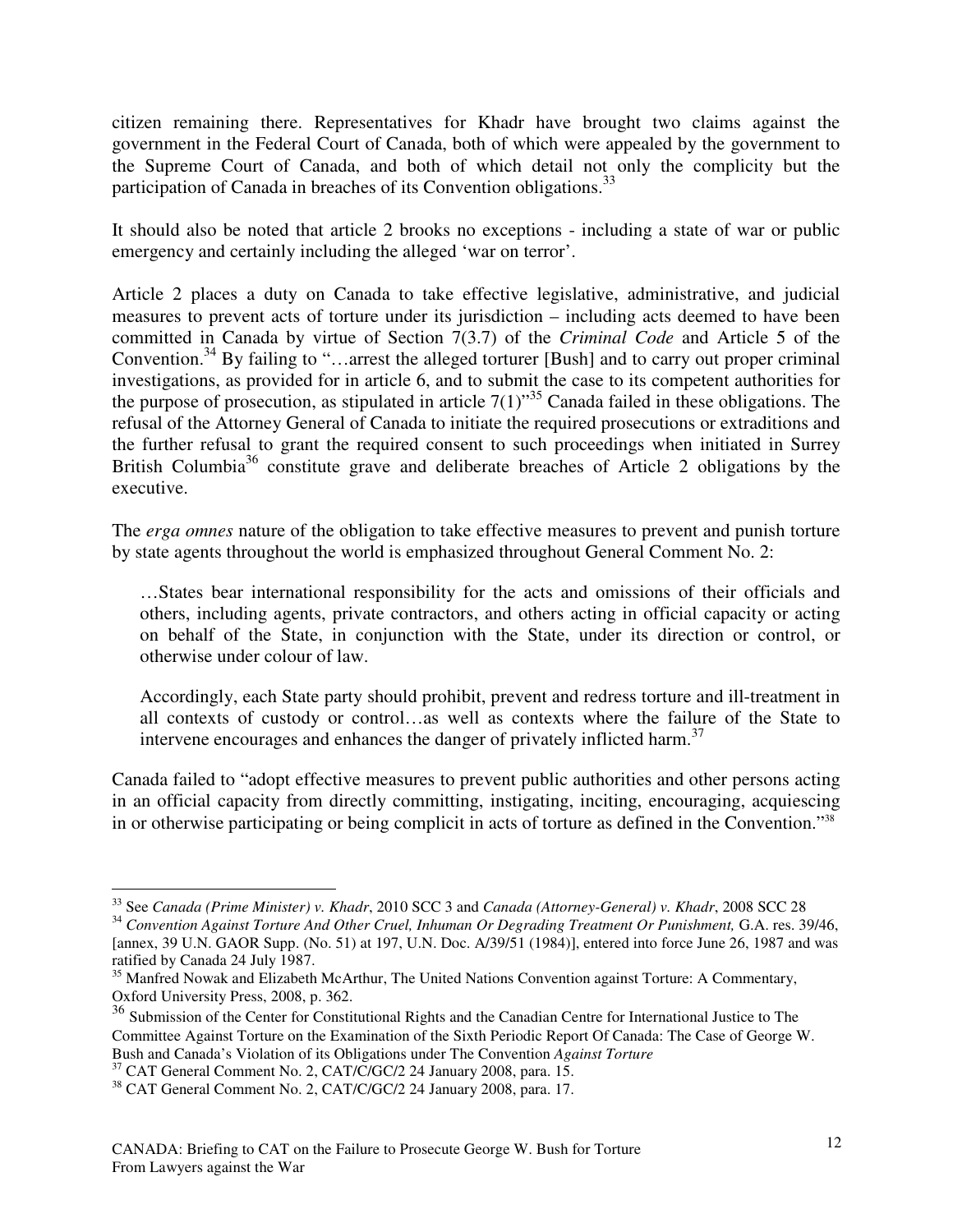#### *Articles 5, 6, 7 & 12: Duty to take jurisdiction, investigate, and prosecute*

Article 5 imposes a duty on Canada to take jurisdiction over torture suspects who enter Canada, obligations confirmed under the Criminal Code, Geneva Conventions Act, and War Crimes Act*.*  Article 7 imposes a duty on Canada to bring prosecutions against suspected perpetrators where the evidence warrants, and this includes commanders responsible for ordering or sanctioning torture:

…The Committee considers it essential that the responsibility of any superior officials, whether for direct instigation or encouragement of torture or ill-treatment or for consent or acquiescence therein, be fully investigated through competent, independent and impartial prosecutorial and judicial authorities...<sup>39</sup>

It is also true that justice delayed is justice denied: the Committee ruled in *Halimi-Nedzibi v. Austria*<sup>40</sup> that a 15-month failure to investigate allegations of torture was a violation of article 12 and that this violation occurred whether or not the torture allegations were confirmed.

The Committee has also clarified that duties under Article 12 are triggered by the facts being brought to the attention of state officials.<sup>41</sup> Such facts came to the attention of state officials as early as 2002 when Omar Khadr was captured in Afghanistan and imprisoned first at Bagram and then at Guantánamo, in 2003 and 2004, when Canadian agents questioned him there, and certainly no later than 2008 when the Supreme Court of Canada confirmed the abuse of Khadr's constitutional rights after years of litigation. $42$ 

Accordingly, Canada's failure to take jurisdiction over Bush when present in Canadian territory for amply documented allegations of war crimes and torture over a period of nearly ten years, including during the six visits to Canada between 2009-2011 identified above, constitutes repeated and ongoing violations of Article 12 duties.

#### *Articles 10 & 11 – Duty to provide education and training about the Convention*

Canada's failure to either bar Bush from Canada or to arrest and prosecute him indicates that personnel at every level responsible for enforcement of Canada's torture law are not properly trained. Members of the Vancouver City Police, the Calgary Municipal Police, the Metro Toronto Police, and the Royal Canadian Mounted Police evinced a complete ignorance of the provisions of the Criminal Code cited above that make torture committed anywhere, by and against any person a crime deemed to have been committed in Canada.

Elected representatives at the municipal, provincial and federal level also indicated ignorance of the prohibition against torture and Canada's duties to prevent and punish torture. Police officers stated they had been told that Bush was an 'internationally protected person' and that their duty was therefore to protect him from people protesting his presence in Canada, in spite of the

 $\overline{a}$  $39$  CAT General Comment No. 2, CAT/C/GC/2 24 January 2008, para. 26.

<sup>40</sup> CAT 8/91 at para. 13.5.

<sup>41</sup> *Blanco Abad v. Spain* (CAT 59/96) at para. 8.6

<sup>42</sup> *Khadr v Canada,* (2008) SCC 28.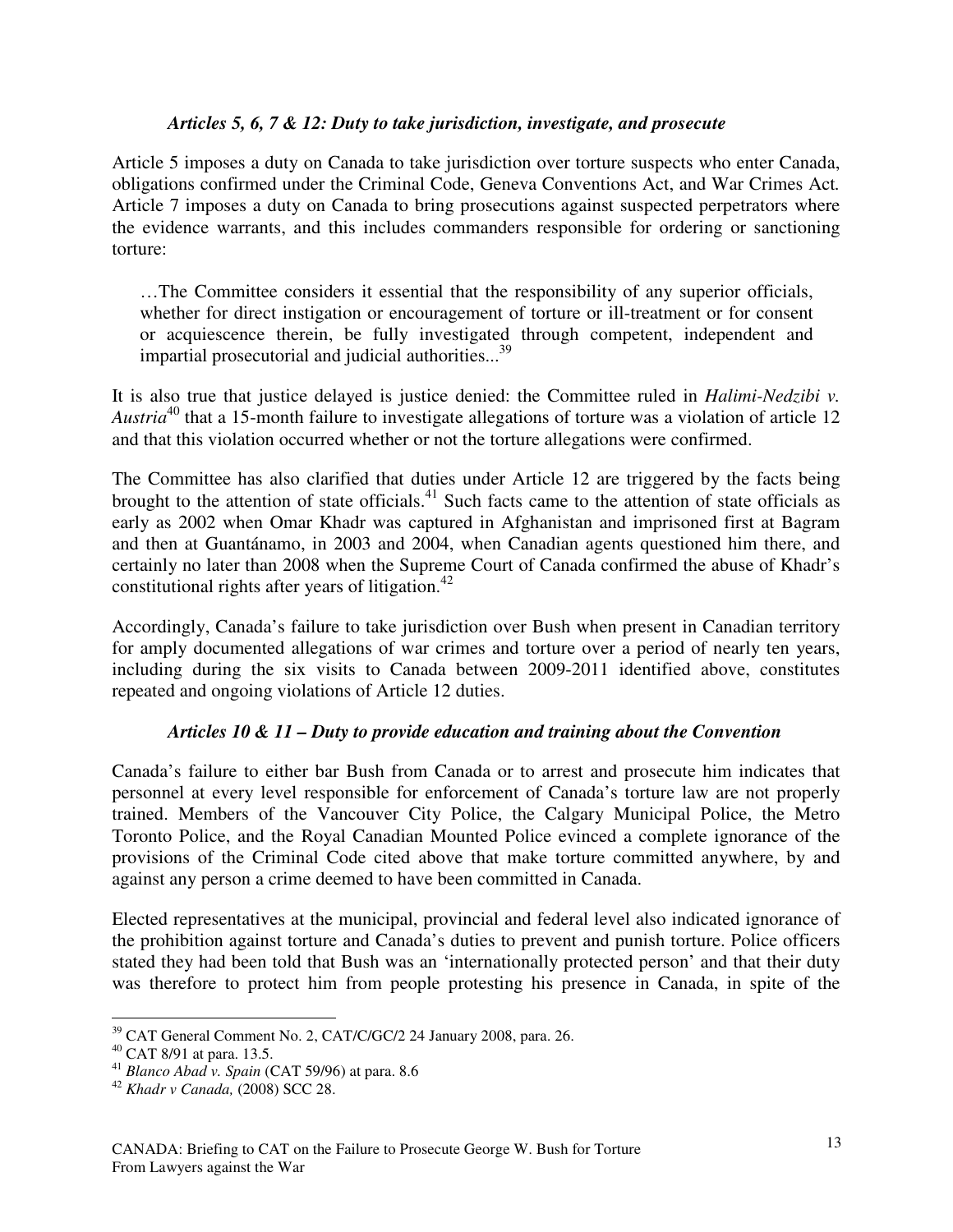absolute nature of the prohibition on torture, which bars exceptions. One elected representative was of the opinion that any proceedings against Bush would have to be initiated by the International Criminal Court.<sup>43</sup>

Inspector Ron Charlebois, then the Officer in Charge of Canada's War Crimes Division, advised LAW on the occasion of Bush's March 2009 visit to Calgary that,

…in keeping with Canada's War Crimes Program and our own internal policy, the RCMP War Crimes Section focuses its investigative efforts on persons who are suspected of having committed criminal offences under the *Crimes against Humanity and War Crimes Act,* and who are present (living) in Canada on an ongoing basis.

This approach is consistent with the primary objective of the War Crimes Program which is to ensure that Canada is not a 'safe haven' for such persons. For these reasons the RCMP War Crimes Section will not initiate an investigation of former US President George Bush further to his brief visit to Alberta.<sup>44</sup>

The Officer in Charge of this important law enforcement unit in 2011 expressed the same policy. In response to LAW's letter asking the RCMP to ensure that Bush was either barred from Canada or arrested and prosecuted on entry, the Officer in Charge replied,

As you may know, the Canadian Crimes against Humanity War Crimes Program is comprised of several Federal Government Departments including Citizenship and Immigration Canada (CIC), Canada Border Services Agency (CBSA), DOJ and the RCMP.

Our specific role and mandate in this initiative is to conduct criminal investigations on cases that are referred to the RCMP through a committee composed of officials from the participating program agencies.

I would also like to bring to your attention that as a matter of program policy, our investigative efforts are focused on individuals who are alleged to have committed offenses relating to Crimes against Humanity and War Crimes legislation and who currently reside in Canada.<sup>45</sup>

This focus on 'residence' is legally wrong, as both the Convention and Criminal Code are clear that jurisdiction requires only an alleged torturer's 'presence' in Canada. The only pre-condition for the exercise of jurisdiction is the presence of the alleged torturer in the territory and reliable information being available that the person has committed torture anywhere in the world.

<sup>&</sup>lt;sup>43</sup> Protesters Shout for arrest of George Bush, Canadian Press, October 20, 2011 quoting Mayor Diane Watts as saying, "I think that you have to realize there is a process and a venue -- the international court -- he has to be charged, tried and convicted. There's a process to do that and they have every right to proceed with that."

<sup>&</sup>lt;sup>44</sup> Inspector Ron Charlebois, Officer in Charge, RCMP War Crimes Section, letter to LAW, March 19, 2009.

<sup>&</sup>lt;sup>45</sup> Inspector Philippe Thibodeau, Officer in Charge, RCMP War Crimes Section, email to LAW, October 14, 2011.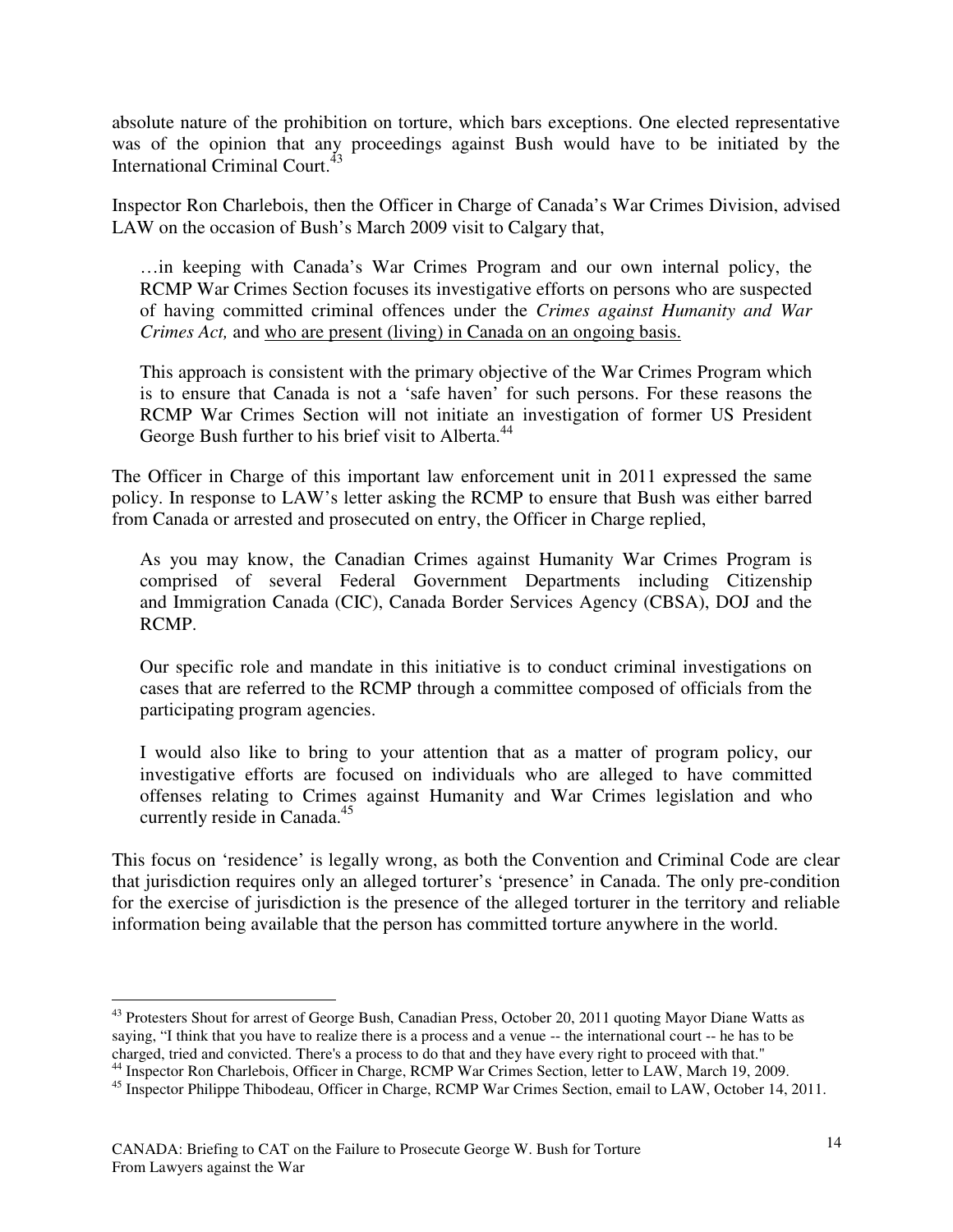The Canadian government publication, *Torture & Abuse Awareness,* listed the U.S. as one of ten countries worldwide known to engage in torture and listed sleep deprivation as a form of torture. This training manual was apparently designed to acquaint Canadian officials with interrogation techniques considered torture and countries likely to engage in torture. However, in January 2008, shortly after Canadians learned of the existence and content of the manual, Maxime Bernier, then Minister of Foreign Affairs, made a public apology saying,

I regret the embarrassment caused by the public disclosure of the manual used in the department's torture awareness training...It contains a list that wrongly includes some of our closest allies. I have directed that the manual be reviewed and rewritten.<sup>46</sup>

Sadly, the government of Canada is not only failing to provide required education and training for officials who require the knowledge; it is actively covering up and apologizing for the limited attempts to comply with these duties. As a consequence neither Provincial nor Federal authorities have the competence to carry out their obligations.

### **Conclusions**

The Convention compels Canada to prosecute an alleged torturer "in the absence of an extradition request unless there is insufficient evidence to sustain a prosecution."<sup>47</sup>

This obligation is engaged for any alleged torturer present, even temporarily, in Canada.

No exception to the absolute prohibition on torture is permitted, not for former heads of state, not for times of war, and not to deal with acts of terrorism.

An essential component of Canada's duty to prevent and punish torture and other war crimes wherever they occur is ensuring that people suspected on reasonable grounds of involvement in such crimes don't find a safe haven from prosecution in Canada.

The Convention requires "that the responsibility of any superior officials, whether for direct instigation or encouragement of torture or ill-treatment or for consent or acquiescence therein, be fully investigated... $^{348}$ 

By failing to enforce the relevant sections of the Criminal Code, Geneva Conventions Act, War Crimes Act*,* and IRPA that bar suspects in such crimes from entry and require their prosecution or extradition if present in the territory, the government of Canada is granting *de facto* domestic immunity to former head of state Bush and thereby encouraging and giving license to other leaders to engage in these horrific crimes with impunity from prosecution in Canada.

 $\overline{a}$ <sup>46</sup> Paul Hewitt, *Ottawa to rewrite controversial training manual*, The Star, January 19, 2008. http://www.thestar.com/News/article/295628

<sup>&</sup>lt;sup>47</sup> Manfred Nowak and Elizabeth McArthur, The United Nations Convention against Torture: A Commentary, Oxford University Press, 2008, p. 237.

<sup>48</sup> CAT General Comment No. 2, CAT/C/GC/2 24 January 2008, para. 26.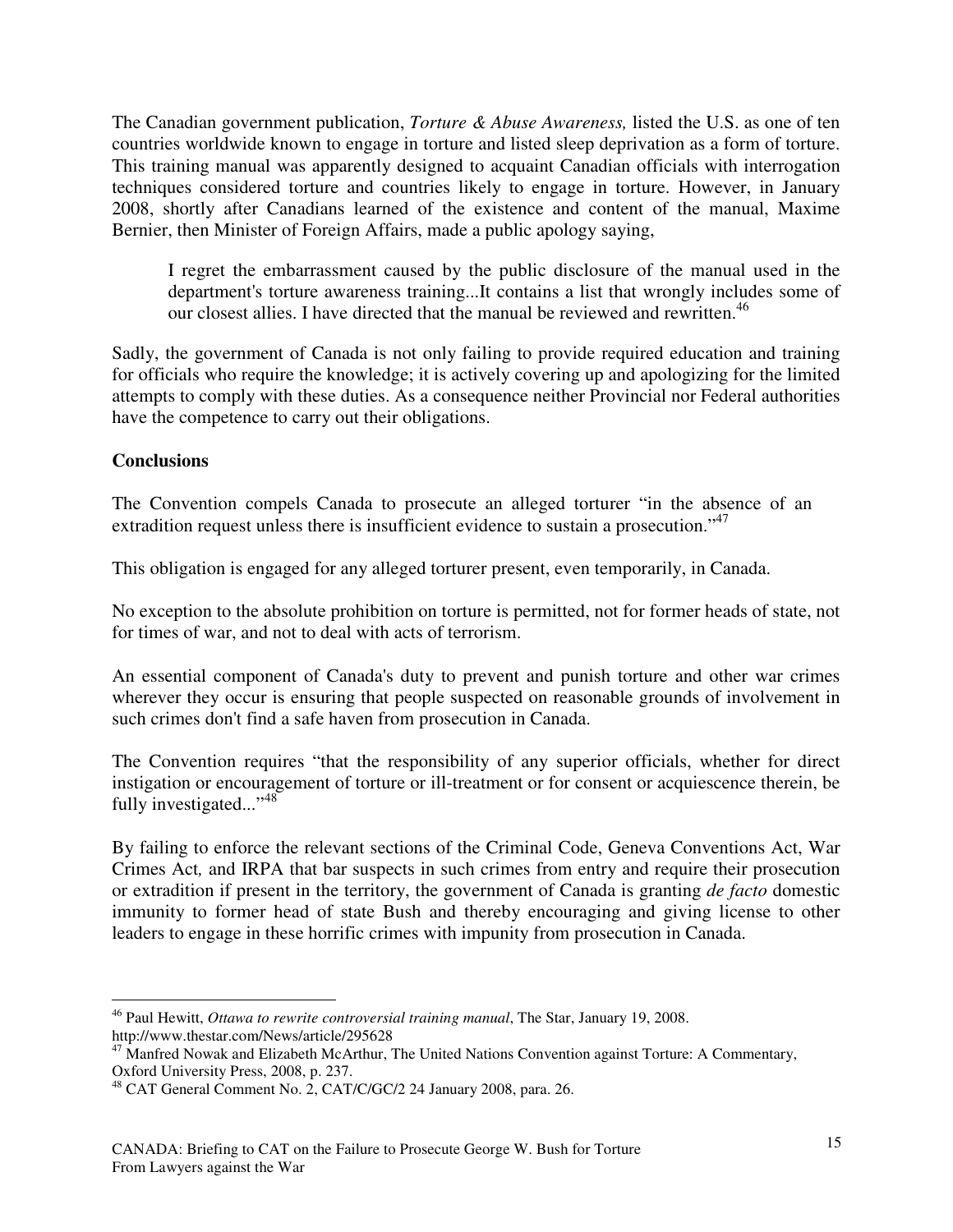#### **RECOMMENDATIONS**

Considering Canada's obligations under the *Charter,* the Criminal Code*,* the Convention, and related international law, as well as the amply supported allegations of breach and findings of breach noted above, it is our opinion that Canada must:

- 1. Ensure prosecutions of alleged torturers who enter Canada, without exception, either by extradition or prosecution as required by the Convention;
- 2. Explicitly renounce the illegal policy of requiring residence rather than the presence in Canada of an alleged torture as the trigger for Canada's legal duty to prosecute for torture that occurred outside Canada under the Criminal Code or under the War Crimes Act;
- 3. Conduct an independent investigation to determine how, by whom and when decisions were made by Canadian authorities to allow George W. Bush to come to Canada on each of the occasions referred to and to be shielded from enforcement against him of the applicable provisions of the Convention, the Criminal Code, the IRPA and the War Crimes Act;
- 4. Conduct an independent investigation to determine how, by whom and on what grounds the decisions were made not to arrest, investigate or prosecute George W. Bush on each of the occasions that he entered Canada;
- 5. Provide education and training about Convention obligations including the universal jurisdiction provisions of the Criminal Code and the War Crimes Act and the purpose and proper enforcement of the inadmissibility provisions of the IRPA, for:
	- a. Federal and provincial law enforcement personnel, civil or military, public officials and others who may be involved in or responsible for the arrest of foreign nationals suspected of torture anywhere against anyone;
	- b. Personnel with the Canadian Crimes against Humanity War Crimes Program, Citizenship and Immigration Canada (CIC), Canada Border Services Agency (CBSA), the Department of Justice and RCMP, who are charged with the responsibility of supervising, authorizing, directing or carrying out the investigation and review of torture allegations against alleged torturers, including but not limited to foreign nationals, present in Canada and enforcement of the inadmissibility provisions of the IRPA.
	- c. Prosecutors and judges working in the criminal justice system;
	- d. Elected officials at the federal, provincial and municipal levels;
	- e. Members of the public seeking such information.